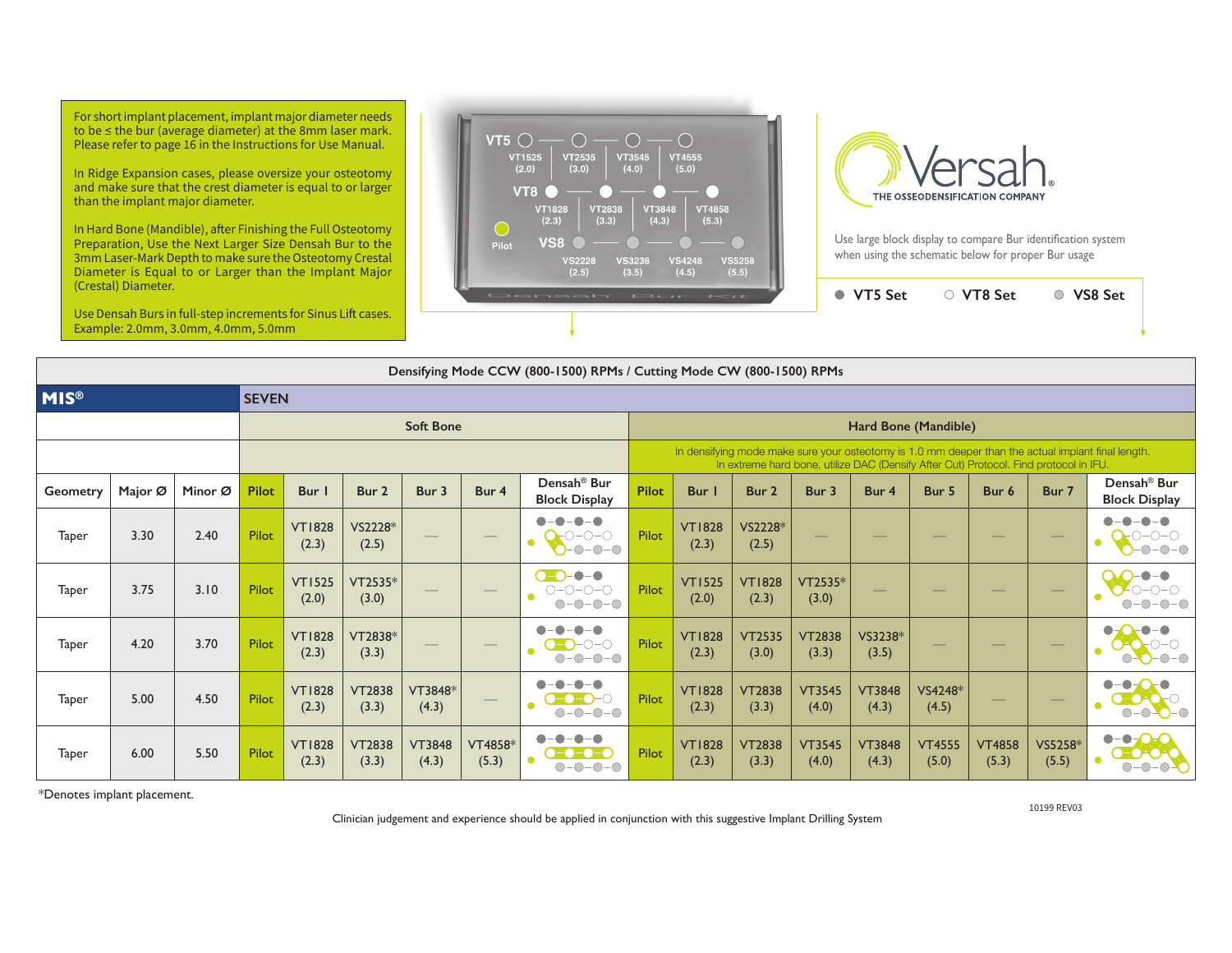For short implant placement, implant major diameter needs to be ≤ the bur (average diameter) at the 8mm laser mark. Please refer to page 16 in the Instructions for Use Manual.

In Ridge Expansion cases, please oversize your osteotomy and make sure that the crest diameter is equal to or larger than the implant major diameter.

In Hard Bone (Mandible), after Finishing the Full Osteotomy Preparation, Use the Next Larger Size Densah Bur to the 3mm Laser-Mark Depth to make sure the Osteotomy Crestal Diameter is Equal to or Larger than the Implant Major (Crestal) Diameter.

Use Densah Burs in full-step increments for Sinus Lift cases. Example: 2.0mm, 3.0mm, 4.0mm, 5.0mm





Use large block display to compare Bur identification system when using the schematic below for proper Bur usage

**VT5 Set VT8 Set VS8 Set**

| Densifying Mode CCW (800-1500) RPMs / Cutting Mode CW (800-1500) RPMs |         |         |                  |                        |                        |                                 |                          |                                                 |                                                                                                                                                                                             |                        |                        |                        |                        |                          |                        |                          |                                                          |  |  |  |
|-----------------------------------------------------------------------|---------|---------|------------------|------------------------|------------------------|---------------------------------|--------------------------|-------------------------------------------------|---------------------------------------------------------------------------------------------------------------------------------------------------------------------------------------------|------------------------|------------------------|------------------------|------------------------|--------------------------|------------------------|--------------------------|----------------------------------------------------------|--|--|--|
| <b>MIS®</b>                                                           |         |         | <b>M4, CI</b>    |                        |                        |                                 |                          |                                                 |                                                                                                                                                                                             |                        |                        |                        |                        |                          |                        |                          |                                                          |  |  |  |
|                                                                       |         |         | <b>Soft Bone</b> |                        |                        |                                 |                          |                                                 |                                                                                                                                                                                             | Hard Bone (Mandible)   |                        |                        |                        |                          |                        |                          |                                                          |  |  |  |
|                                                                       |         |         |                  |                        |                        |                                 |                          |                                                 | In densifying mode make sure your osteotomy is 1.0 mm deeper than the actual implant final length.<br>In extreme hard bone, utilize DAC (Densify After Cut) Protocol. Find protocol in IFU. |                        |                        |                        |                        |                          |                        |                          |                                                          |  |  |  |
| Geometry                                                              | Major Ø | Minor Ø | <b>Pilot</b>     | Bur                    | Bur 2                  | Bur 3                           | Bur 4                    | Densah <sup>®</sup> Bur<br><b>Block Display</b> | Pilot                                                                                                                                                                                       | Bur                    | Bur 2                  | Bur 3                  | Bur 4                  | Bur 5                    | Bur 6                  | Bur 7                    | Densah <sup>®</sup> Bur<br><b>Block Display</b>          |  |  |  |
| Taper                                                                 | 3.30    | 2.65    | Pilot            | <b>VT1828</b><br>(2.3) | VS2228*<br>(2.5)       | $\hspace{0.1mm}-\hspace{0.1mm}$ |                          | -0-0-0<br>$ O$ - $O$ - $O$<br>$-0 - 0 - 0$      | Pilot                                                                                                                                                                                       | <b>VT1828</b><br>(2.3) | VS2228*<br>(2.5)       | --                     |                        |                          |                        | $\overline{\phantom{0}}$ | -0-0-0<br>$O-O-O$                                        |  |  |  |
| Taper                                                                 | 3.75    | 3.00    | Pilot            | <b>VT1525</b><br>(2.0) | VT2535*<br>(3.0)       |                                 | __                       | <b>CEO-0-0</b><br>0-0-0<br>$O-O-O-O$            | Pilot                                                                                                                                                                                       | <b>VT1525</b><br>(2.0) | <b>VT1828</b><br>(2.3) | $VT2535*$<br>(3.0)     | __                     |                          | _                      | $\overline{\phantom{0}}$ | $-0-0-0$                                                 |  |  |  |
| Taper                                                                 | 4.20    | 3.65    | <b>Pilot</b>     | <b>VT1828</b><br>(2.3) | VT2838*<br>(3.3)       | $\overbrace{\hspace{25mm}}^{}$  | $\overline{\phantom{m}}$ | -0-0<br>$O-O-O-$<br>$O-O-O-O$                   | <b>Pilot</b>                                                                                                                                                                                | <b>VT1828</b><br>(2.3) | <b>VT2535</b><br>(3.0) | <b>VT2838</b><br>(3.3) | VS3238*<br>(3.5)       | $\overline{\phantom{m}}$ | $\qquad \qquad -$      |                          | $O-O-O-O$                                                |  |  |  |
| Taper                                                                 | 4.50    | 4.35    | Pilot            | <b>VT1525</b><br>(2.0) | <b>VT2535</b><br>(3.0) | VT3545*<br>(4.0)                | $\overline{\phantom{m}}$ | $\bullet$ -0-0-0<br>$O-O-O-O$<br>$O-O-O-O$      | Pilot                                                                                                                                                                                       | <b>VT1525</b><br>(2.0) | <b>VT1828</b><br>(2.3) | <b>VT2535</b><br>(3.0) | <b>VT2838</b><br>(3.3) | VT3545*<br>(4.0)         | $\qquad \qquad -$      |                          | $O-O-O-O$                                                |  |  |  |
| Taper                                                                 | 5.00    | 4.50    | Pilot            | <b>VT1828</b><br>(2.3) | <b>VT2838</b><br>(3.3) | VT3848*<br>(4.3)                | $\overline{\phantom{0}}$ | -0-0<br>-0<br>$O = 0 - 0$<br>$O-O-O-O$          | Pilot                                                                                                                                                                                       | <b>VT1828</b><br>(2.3) | <b>VT2838</b><br>(3.3) | <b>VT3545</b><br>(4.0) | <b>VT3848</b><br>(4.3) | VS4248*<br>(4.5)         |                        | $\overline{\phantom{0}}$ | $\bullet-\bullet$<br>$O-O$ $O-O$                         |  |  |  |
| Taper                                                                 | 6.00    | 5.35    | Pilot            | <b>VT1828</b><br>(2.3) | <b>VT2838</b><br>(3.3) | <b>VT3848</b><br>(4.3)          | VT4858*<br>(5.3)         | -0-0-0<br><b>C-C-C-C</b><br>$O-O-O-O$           | <b>Pilot</b>                                                                                                                                                                                | <b>VT1828</b><br>(2.3) | <b>VT2838</b><br>(3.3) | <b>VT3545</b><br>(4.0) | <b>VT3848</b><br>(4.3) | <b>VT4555</b><br>(5.0)   | <b>VT4858</b><br>(5.3) | VS5258*<br>(5.5)         | $\bullet$ - $\bullet$ - $\bullet$<br>O-OAOA<br>$O-O-O-O$ |  |  |  |

\*Denotes implant placement.

Clinician judgement and experience should be applied in conjunction with this suggestive Implant Drilling System 10199 REV03